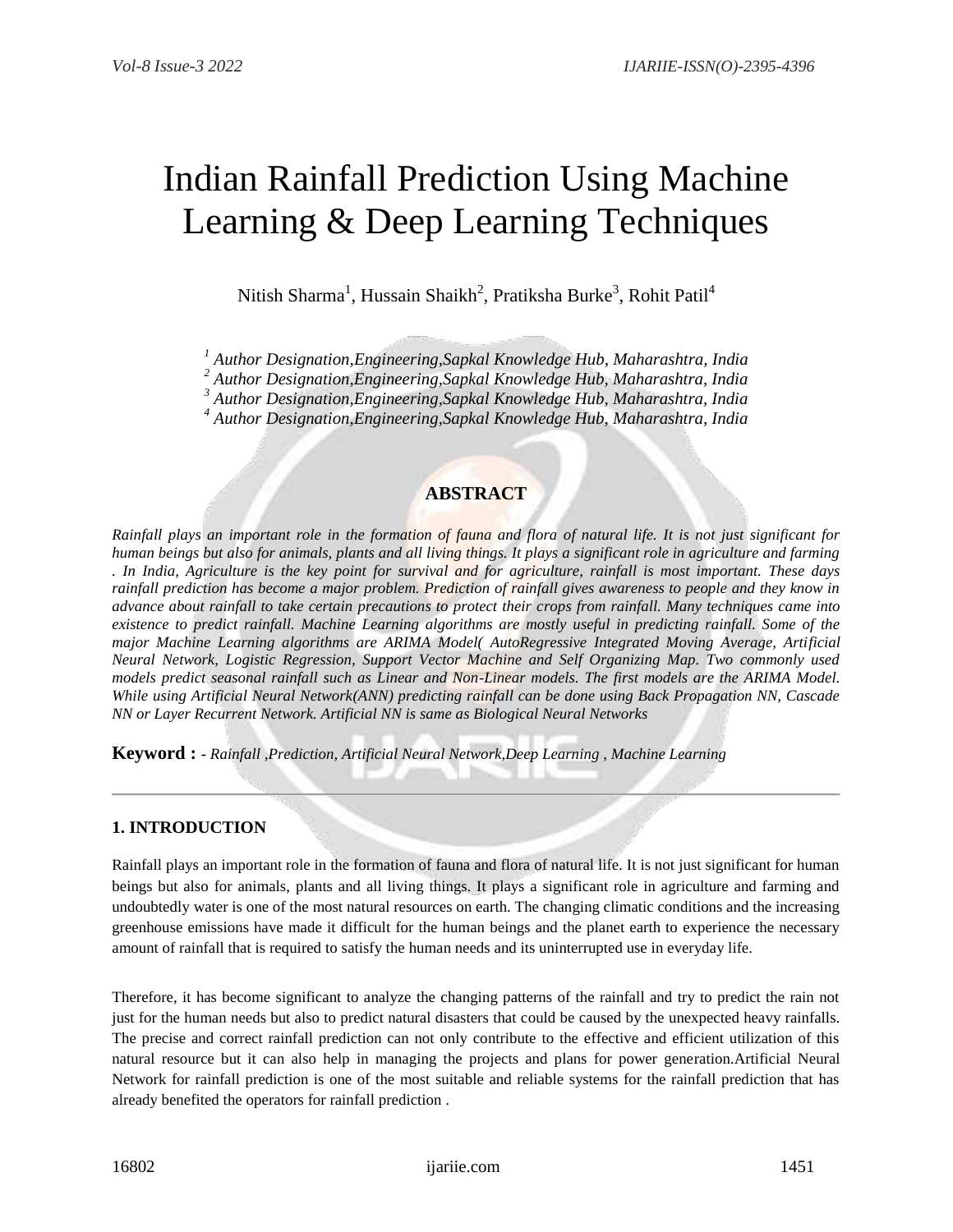ANN has the ability to access input information and process it for a useful output. ANN does not need a previous knowledge of the processing of information that gives it an advantage over other data processing systems. The rainfall prediction will also integrate adaptive Neuro-Fuzzy with ANN for an increased accuracy and enhanced quality of the predicted output . The Neuro-Fuzzy is also one of the effective algorithms used for data analysis for the classification. It assigns categories and allocates cases to similar groups/categories. So, each time a data is analyzed; it assigns that data to the most suitable or most similar category it belongs to.

# **2. METHODOLOGY**

The creation of a database from inputs and outputs; the succeeding phase is the training of the input through back propagation algorithm, NARX and hybrid models. The training of the input data is done by the MATLAB software by using the NNTOOL and ANFISTOOL. Training is the preceding step to testing of the input data with acceptable error. The NNTOOL automatically retains 30% of the input data for testing and validation and 70% of input data for the training. The ANFISTOOL requires manual retention of the input data for training, testing and validation. The ANFISTOOL manually fed 60% of the input for training and 40% for testing.



**Figure 1**: Data Division in Training and Testing

# **2.1 ANN**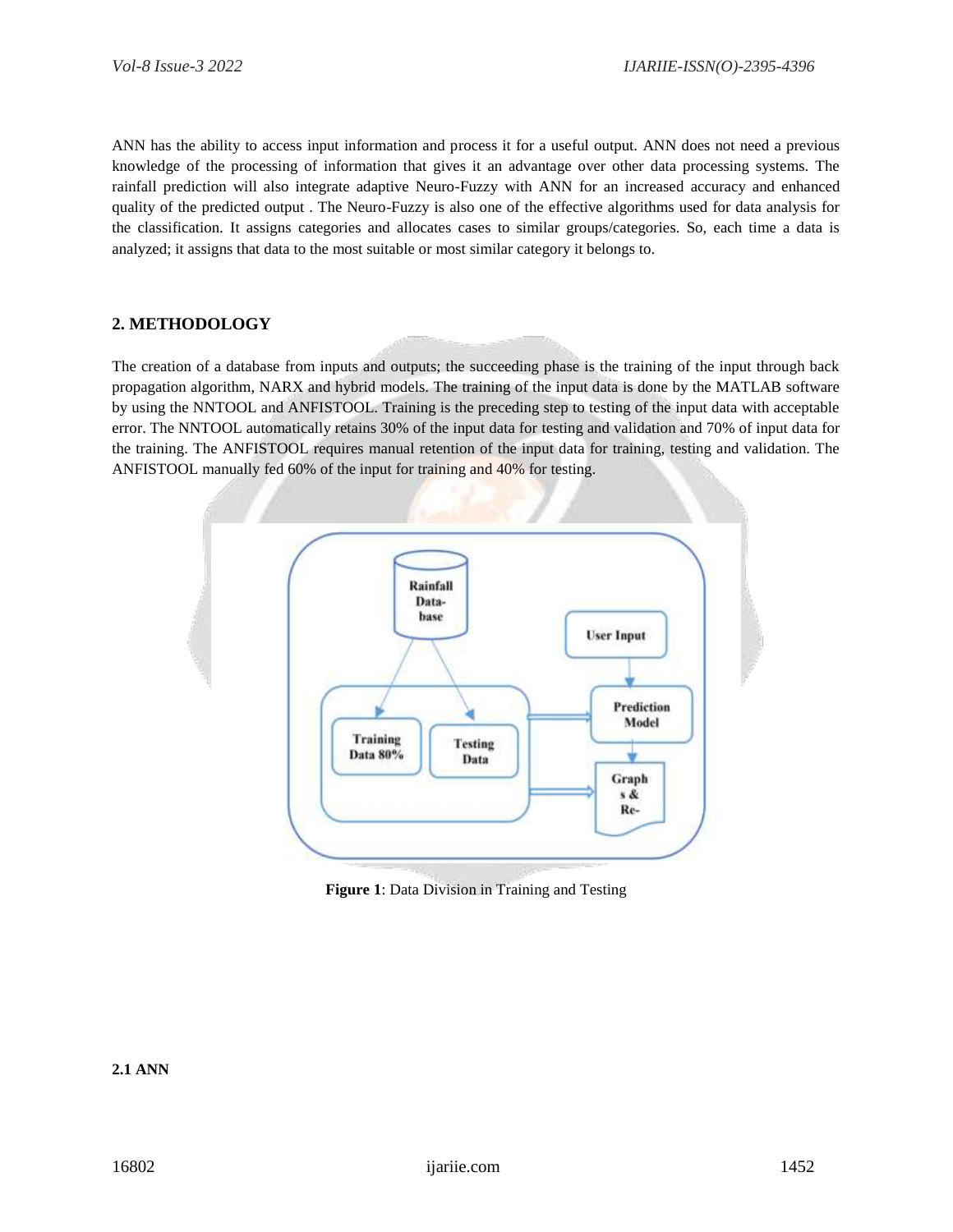The artificial neural networks are a multipurpose and feasible set of the system. These are basically the computational methodologies that are used in diverse fields. The artificial neural networks are based on elements called neurons and these neurons receive inputs for processing the required results. The neural networks are multilayered nodes that are nonlinear and connected by the weighted lines (Abraham, 2005). When the input is presented to the neural networks during the training of the data; the successful training then offers the neural networks that are capable of predicting the output. The neural networks are capable of classifying an object, recognizing a particular pattern of multifactorial data, approaching a function and even configuration (Mitchell, 1997). This study will focus on the learning algorithms like the feedforward backpropagation and NARX model to predict the rainfall using the inputs described above.

#### **2.2 Neurons**

The artificial neural network performs these complex and huge tasks through the neurons that are fed into the layers and process the data just like the human brain. Neurons operate in the human brain to perform all the tasks and so are the artificial neural network. The neural network is non-linear functions. The neurons in the neural network are first trained with the old data in order to get the new and predicted data.After the training, testing is carried out to check the different results with different data and to obtain the comparison by feeding the system with a different number of neurons. The number of neurons fed to the system is varying and depends on the data and processing complexity. Therefore, the architectures may differ from one another depending on input/output complexity and the layers in the system (Demuth, Beale, Jess, & Hagan, 2014).

## **2.3 NARX**

The NARX is the model that is found in the Autoregressive with Exogenous Input model. The NARX is a nonlinear and recurrent dynamic model. It is a feedback neural network which is efficient in obtaining the output results that are accurate and precise. It is suitable for modeling nonlinear systems like the artificial neural network. The NARX is best for learning with the gradient 24 algorithm. The gradient descent is obtained accurately with NARX.The NARX models are used popularly for the identification and recognition tasks. The predictions are and forecasts could also be made efficiently by using the NARX models. They operate under certain different functions and are autoregressive. This model uses feedback connections (that are neurons sending the information to other neurons) in the several layers of the network for enhanced accuracy. It is based on ARX model that is linear and used to predict the time series commonly (Khamis, Nabilah, & Abdullah, 2014)

### **3. RESULT And Discussion**

In Multilayer perceptron input is taken from multi-levels and predicts the future data from the past data. Neural Network training tool is used. Generally, sensors are taken as input like wind sensor, light sensor etc.. But here using convolution neural networks to take the input from the past data. In this, the data is separated into training and testing and calculating Mean absolute error from this NN training. No of iterations are being calculated and checking the best Epoch value.

| SN. | Authors             | Technique  | Rainfall Predicting<br>Attribute |
|-----|---------------------|------------|----------------------------------|
|     | Victor              | Deep       | temperature,                     |
|     | SanchezAnguix2,     | learning,  | relative humidity,               |
|     | Julian3,<br>Vicente | MLP, Auto- | barometric pressure,             |
|     | Palanca3,<br>Javier | encoder    | direction and speed              |
|     | N'estor<br>and      | network    | of the wind                      |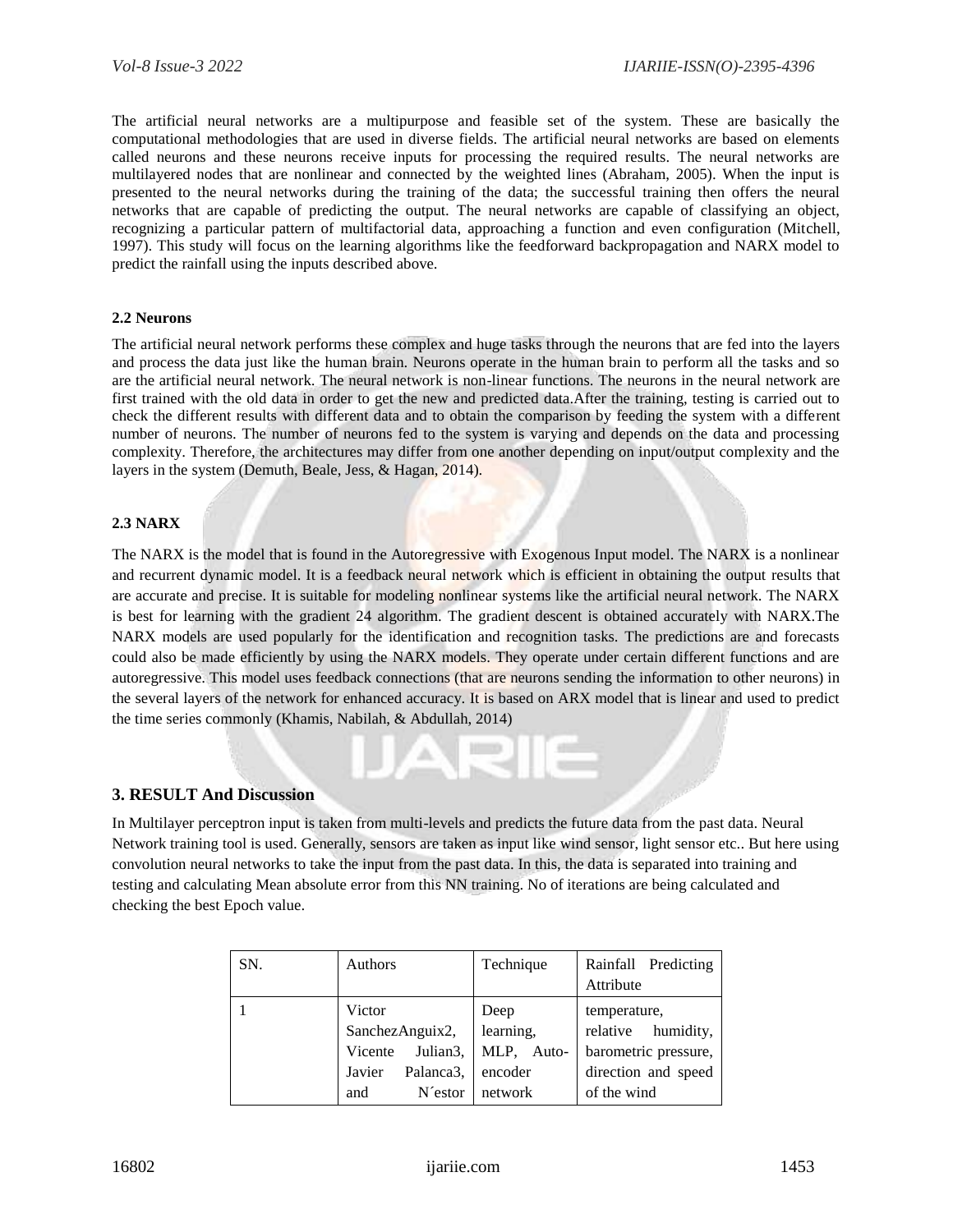|                | Duque4                                                                      |                                                              |                                                                                                          |
|----------------|-----------------------------------------------------------------------------|--------------------------------------------------------------|----------------------------------------------------------------------------------------------------------|
| $\overline{2}$ | $\overline{2}$                                                              | Artificial<br>Neural<br><b>Network</b>                       | Min-Max<br>temperature                                                                                   |
| 3              | 3                                                                           | Artificial<br>Neural<br>Network                              | Min-Max<br>temperature                                                                                   |
| 4              | $\overline{4}$                                                              | <b>ABFNN</b>                                                 | Precipitation, Wind,<br>temperature,                                                                     |
| 5              | 5                                                                           | <b>ABFNN</b>                                                 | Latitude-<br>Longitude,<br>wind,<br>surface<br>sea<br>wind,<br>pressure,<br>temperature                  |
| 6              | <b>Nitish</b><br>Sharma, Hussain<br>Shaikh, Pratiksha<br>Burke, Rohit Patil | <b>MLP</b><br>,Deep<br>Learning, Aut<br>o-encoder<br>network | Min-Max<br>temperature,<br>Rainfall,<br>Evaporation,<br>Sunshine,<br>Wind<br>Speed, Humidity<br>Pressure |

**Table 1** : Various Techniques and Predicting Attribute

# **4. CONCLUSIONS**

Rainfall is one the most significant natural phenomenon that is not only important for the human beings only but the living beings. Due to the changing climatic conditions, rainfall cycles are also changing and the temperature of the earth is rising. The changing temperature is also affecting the agriculture industry and sometimes may cause flooding and landslides. Therefore, it is essential for human beings to keep a check upon this natural phenomenon in order to survive. The study aimed at building a predicting system using neural networks that could predict monthly rainfall accurately and efficiently with minimum error. The study incorporated different areas and used their rainfall data with different neural networks like ANFIS and ANN, through training the networks with these inputs and outputs. The trained data is tested and then validated by making a comparison between actual and predicted data. The system used feature extraction to deduce the output prediction that could be more precise and accurate.

# **5. REFERENCES**

[0]. Abhishek, K., Kumar, A., Ranjan, R., & Kumar, S. (2012). A Rainfall Prediction Model using Artificial Neural Network. IEEE Control and System Graduate Research Colloquium, 1- 5.

- [1] Abraham, A. (2005). Artificial Neural Networks. John Wiley and Sons, Ltd.
- [2] Adler, R. F., Huffman, G. J., Bolvin, D. T., Curtis, S., & Nelkin, E. J. (2000). Tropical Rainfall Distributions Determined Using TRMM Combined with Other Satellite and Rain Gauge Information. American Meteorological Society, 1-9.